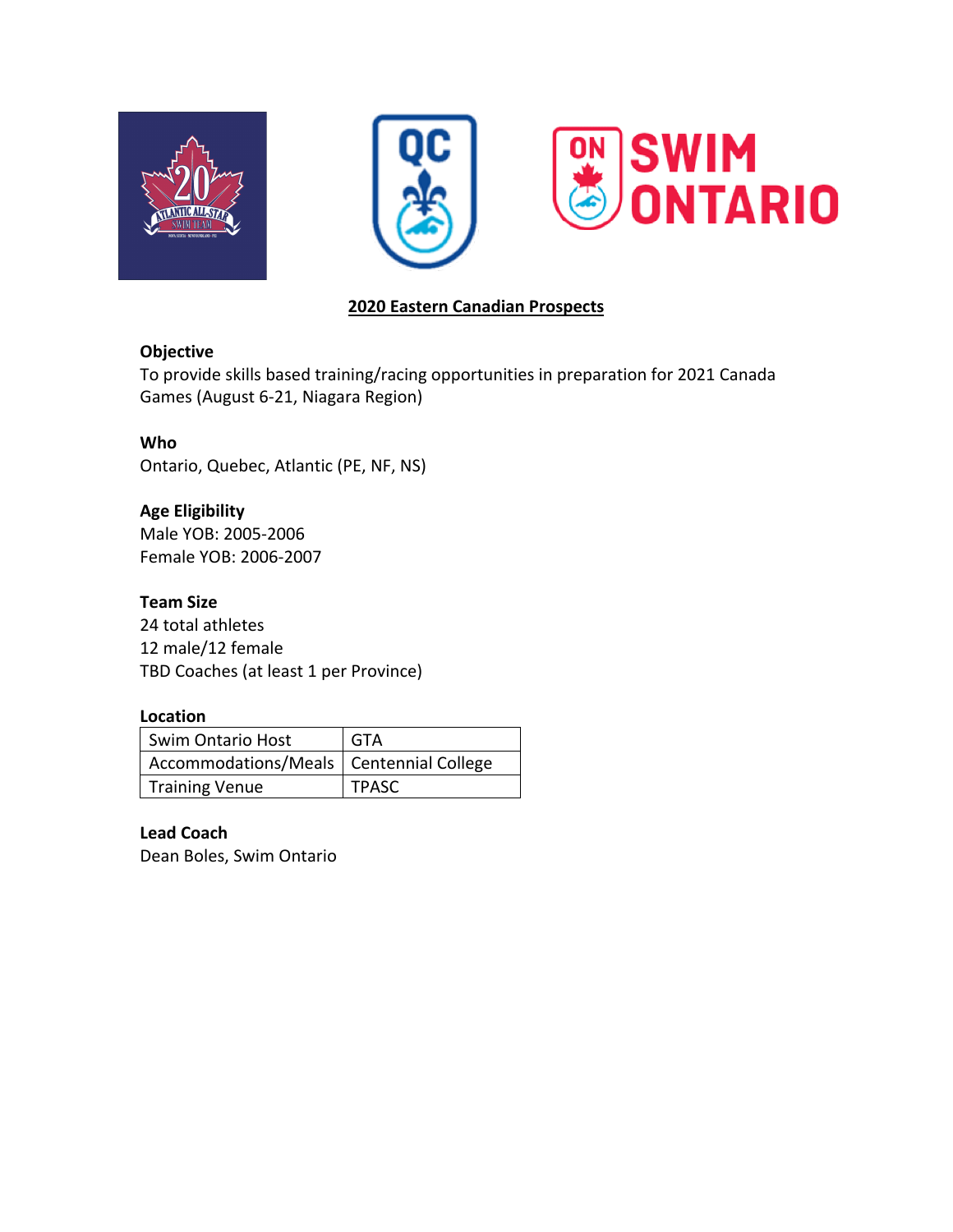# **Tentative Schedule of Events**

## **Thursday May 14, 2020**

| <b>TIME</b>        | <b>ACTIVITY</b>                             | <b>LOCATION</b>           |
|--------------------|---------------------------------------------|---------------------------|
| <b>TBD</b>         | <b>Travel Times TBD</b>                     |                           |
| <b>TBD</b>         | <b>Teams Arrive</b>                         |                           |
| 1:30 <sub>pm</sub> | <b>Arrival at TPASC</b>                     | <b>TPASC</b>              |
| 2:00-2:45pm        | <b>Camp &amp; Training Session Briefing</b> | Leadership Room           |
| 2:45-3:15pm        | <b>Pre-Pool Activation</b>                  | On Deck                   |
| 3:30-5:30pm        | Pool, 10 lanes LCM                          | Pool                      |
|                    | (combined genders)                          |                           |
| 5:30-6:15pm        | Session Debrief & Stretch/Recovery          | On Deck                   |
|                    | (on deck)                                   |                           |
| 6:30pm             | Dinner                                      | <b>TPASC</b>              |
| 7:30pm             | Check-in                                    | <b>Centennial College</b> |
| <b>TBD</b>         | Athletes in their rooms                     | <b>Centennial College</b> |
|                    | (as determined by teams)                    |                           |

#### **Friday May 15, 2020**

| <b>TIME</b>  | <b>ACTIVITY</b>                        | <b>LOCATION</b>                     |
|--------------|----------------------------------------|-------------------------------------|
| <b>OYO</b>   | <b>Breakfast</b>                       | <b>Centennial College</b>           |
|              |                                        | (boxed breakfasts the night before) |
| 6:20am       | <b>Depart Centennial College</b>       |                                     |
| 6:30am       | <b>Arrival at TPASC</b>                | <b>TPASC</b>                        |
| 6:45am       | Debrief/Pre-Pool                       | On Deck                             |
| 7:30-11:30am | 5 lanes LCM; 2 x 105 min pool          | Pool OR Leadership Room/            |
|              | sessions, split by gender; while one   | Studio 2/Gym Court                  |
|              | gender is training, the other is doing |                                     |
|              | dryland (TBD) & switch; 15-minute      |                                     |
|              | change over to allow for training      |                                     |
|              | briefing, etc. (36 swimmers + staff)   |                                     |
| 11:30-1:00pm | Lunch                                  | <b>TPASC</b>                        |
| 1:00-1:30pm  | Debrief/Pre-Pool                       | On Deck                             |
| 1:30-3:30pm  | Pool, 10 lanes LCM                     | Pool                                |
|              | (combined genders)                     |                                     |
| 3:30-4:00pm  | Session Debrief & Stretch/Recovery     | On Deck                             |
| 4:00-6:30pm  | 3 groups of 24- Head to Head Leaders   | Leadership Room/Studio 4/           |
|              | (Tera Van Beilen, Heather Maitland,    | Studio 2                            |
|              | Zack Chetrat)                          |                                     |
| 7:00pm       | Dinner                                 | <b>Boston Pizza</b>                 |
| <b>TBD</b>   | Athletes in their rooms                | <b>Centennial College</b>           |
|              | (as determined by teams)               |                                     |